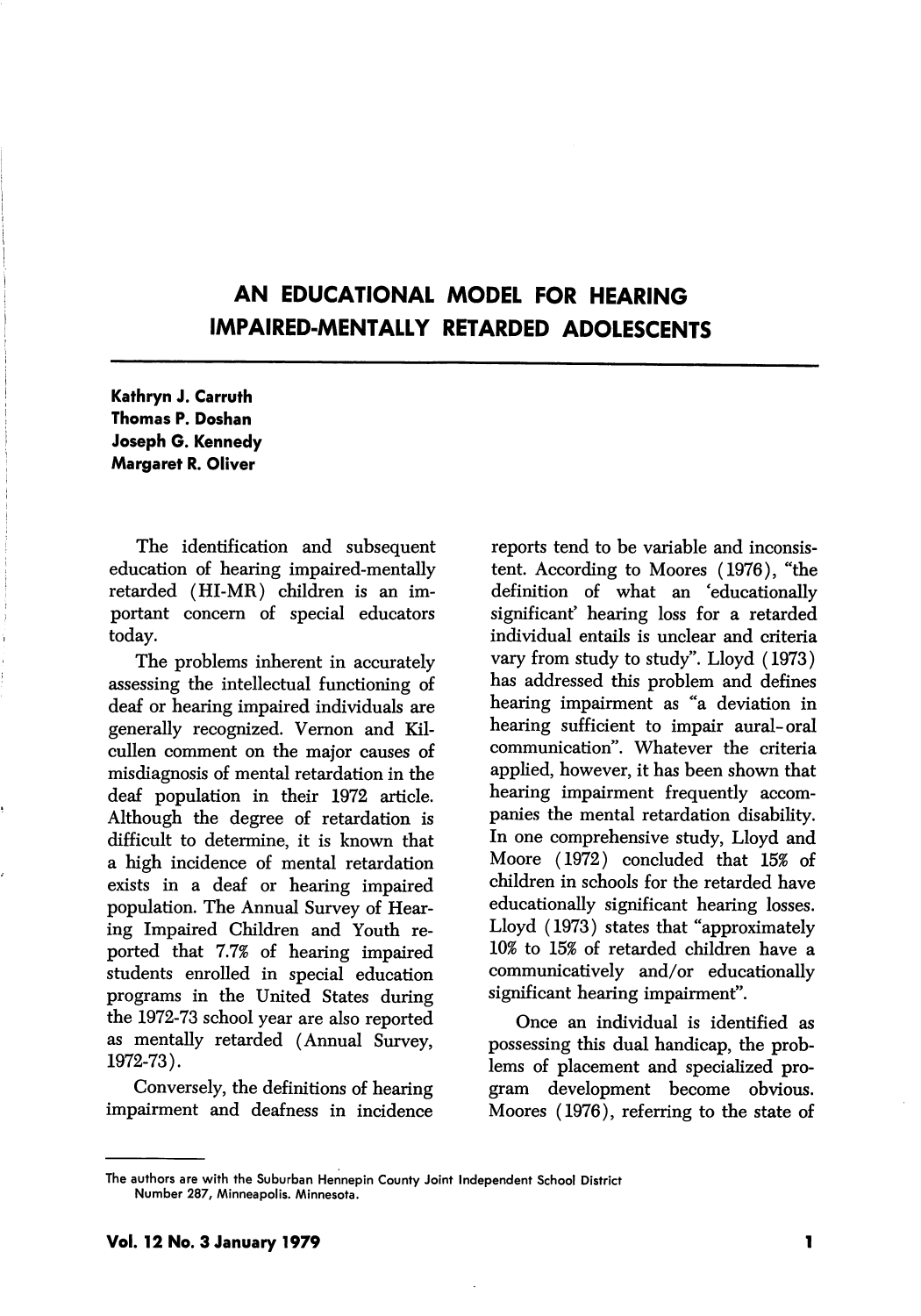affairs for deaf retarded individuals, comments that "educational programs (for these individuals) are low on the list of priorities, are poorly staffed, and receive limited administrative support".

Recognizing that there were a con siderable number of children possessing "educationally significant" hearing losses in conjunction with an "educationally significant" degree of mental retardation. Suburban Hennepin County Joint In dependent School District Number 287 (District 287) developed a plan to serve these students within its existing struc ture by providing specialized support personnel.

The students served are described as HI-MR which is defined as the presence of hearing impairment and mental re tardation to such a degree as to be an "educationally significant" handicapping condition for that child.

The need for special programming for these students became acutely ob vious during the 1972-73 school year. At that time, the Cooperative School Re habilitation Center (CSRC), a District 287 special public school for trainable and low educable mentally retarded stu dents, was serving nine HI-MR children and twenty more were being referred for the next school year.

Since the Center (CSRC) was de signed to provide a high school equivalent educational-vocational program for mild to severe mentally retarded stu dents, it was not prepared to program for a large number of hearing impaired students. Therefore, in 1973 the District applied for and received Title VI-B funds to provide specialized support services for HI-MR students who were to be integrated into regular CSRC classes.

### DECRIPTION OF SCHOOL DISTRICT 287 AND THE COOPERATIVE SCHOOL REHABILITATION **CENTER**

In order to better understand the Title VI-B project, it is helpful to under stand the role of District 287, CSRC, and the participating school districts.

District 287 is comprised of thirteen school districts in the west metropolitan area of Minneapolis with the purpose of providing vocational education to the residents of the thirteen districts and special education services for students with a low-incidence handicapping condition. Educational services are also of fered to nearby school districts on a tui tion basis. The District presently spon sors eight special education programs for over 1,000 preschool to post secondary level students with varied handicaps.

The program at CSRC serves mild to severe mentally retarded adolescents who cannot be appropriately educated in the special education programs of their home school districts. Students are bus sed to CSRC from their homes each day. During the 1975-76 school year, 380 stu dents were served representing 38 school districts. The program emphasizes in dividual planning to achieve educational growth, community competence, and vo cational readiness. Particularly in the latter years, the program stresses voca tional and subsequent placement. Stu dents who attend CSRC range in age from fourteen to twenty-one.

### PURPOSE OF TITLE VI-B

There were three primary reasons why District 287-CSRC was chosen to provide service for HI-MR students (Title VI-B, 1973): (1) It served the mild to severe mentally retarded adoles-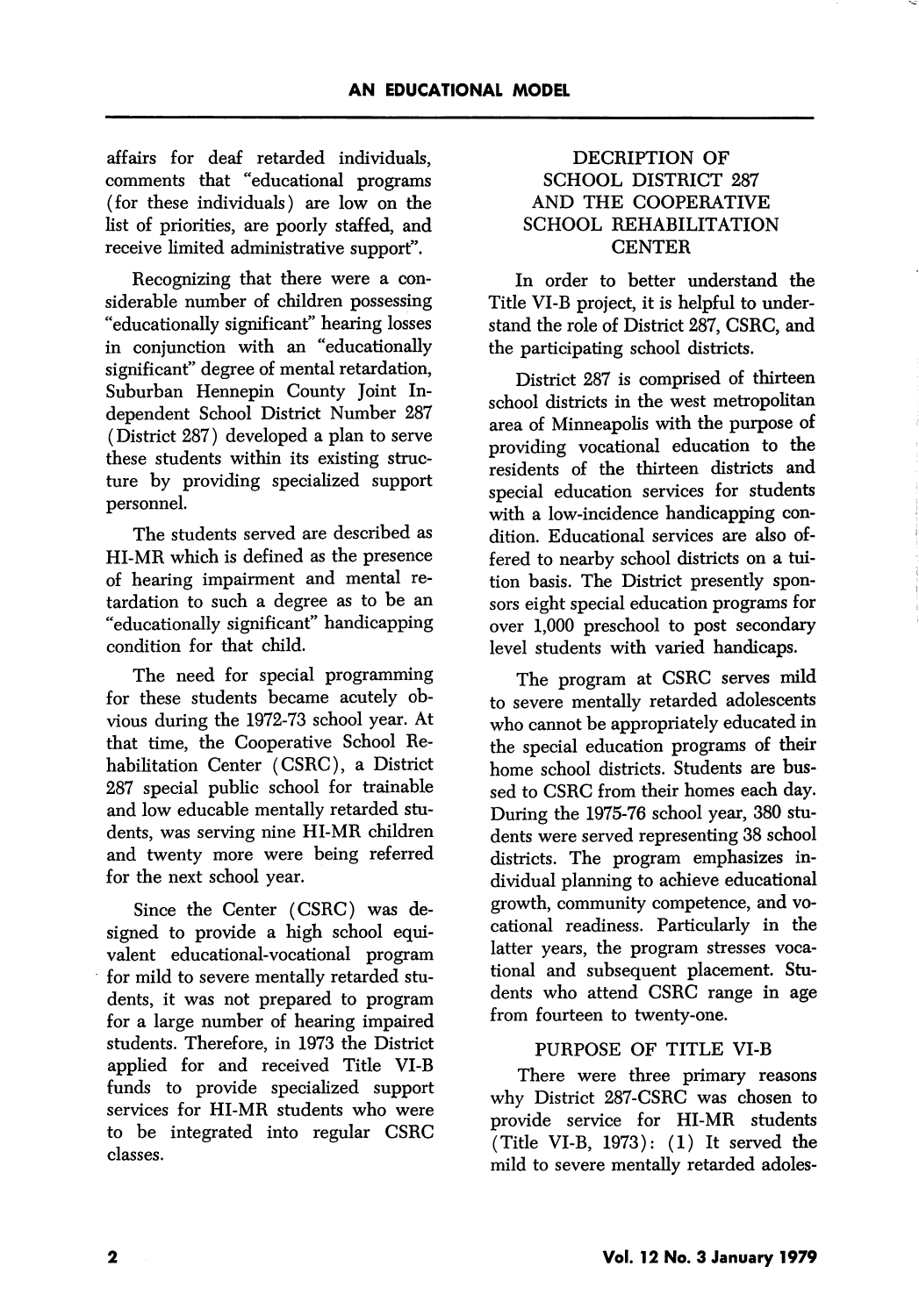cents of the west metropolitan area of Minneapolis; (2) There was no other agency in the west metropolitan area serving HI-MR students; and (3) In 1970, District 287 was given authority to expand its programs to provide special services for students with a low in cidence handicapping condition.

Important impetus resulted from the fact that several hearing impaired stu dents had already been enrolled at CSRC. These students were unable to receive full benefit from the existing program options at CSRC due to the communication handicaps resulting from their hearing impairments. The profoundly hearing impaired students had been excluded from four of the program options and had shown poor participa tion in all other program areas. These experiences impressed upon staff and administration the need for additional services.

The Title VI-B Project was approved on July 1 of 1973 and the program be gan in the fall. Initial goals were to (1) improve the students' communication skills, (2) integrate hearing impaired students into the regular CSRC program and (3) improve the quality and extent of service options to these students from their entrance into the program, during their training and with placement and follow-up.

To accomplish these goals, the project planned to provide staff to support the hearing impaired student in the general training program within CSRC. The project's focus was to expand the options in services for the students, thereby pro viding alternatives for students who were unable to meet the demands of a regu lar junior or senior high program for hearing impaired students. It also pro vided an option for those hearing im

paired students in institutional settings for mentally retarded individuals by en abling them to return to the community.

## STUDENT SUPPORT PROGRAM FOR HEARING IMPAIRED **STUDENTS**

In the initial year of the project, 1973-74, three fuU-time staff members and one half-time staff member were employed to serve the hearing impaired students — a casemanager, two inter preters and one half-time teacher. The experience of this year demonstrated a need for a full-time teacher of the HI-MR students who was subsequently hired. Support services have been provided by this team for the past two years. Each member of the team has a particu lar function in providing the support services needed by the individual student. The roles of the team members are as follows:

## Casemanager for hearing impaired students

The casemanager directs initial refer rals, maintains communication between home and school, provides day to day counseling, plans students' schedules with their assistance, helps the students develop vocational plans, and makes sub sequent vocational placements upon graduation. Through these activities, the casemanager serves as the student's ad vocate and liaison to all other agencies working with the student.

# Teacher of hearing impaired students

The teacher of the hearing impaired students operates a resource room where facilitation in language development is provided. The emphasis is on expanding the students' sign vocabularies in con junction with improving the usage and understanding of connected language in written and signed/spoken English. Pre-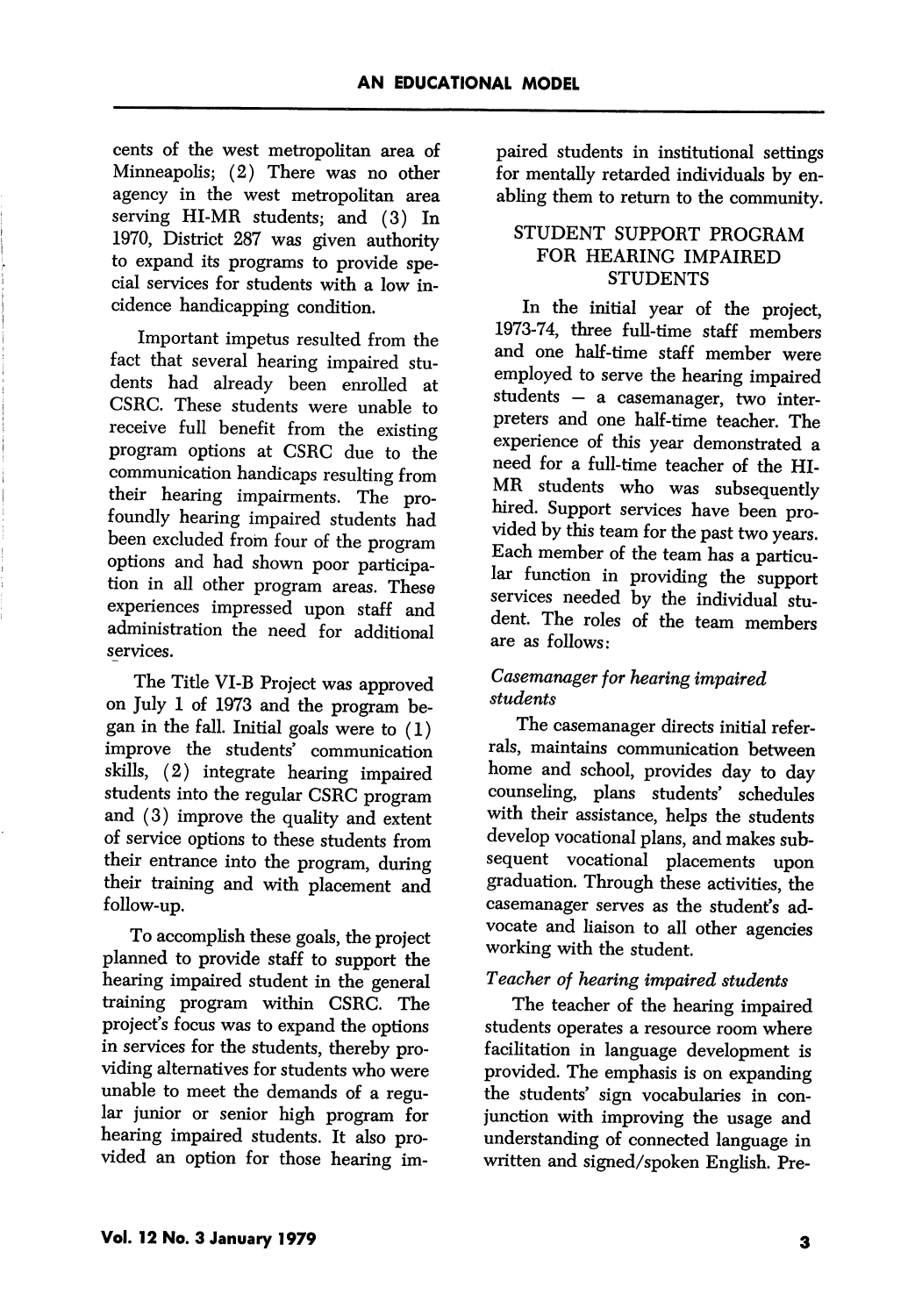paratory training prior to integration into other program options as well as on going tutoring in these areas is provided when necessary. Instruction in total communication is stressed for a group of stu dents who lack a receptive and/or an expressive means of communication.

A basic sign vocabulary is taught along with the understanding of con nected language. Use of signs is facili tated both at school and at home. To accomplish this objective the team pro vides sign language instruction to inter ested staff members at CSRC and to parents, siblings, relatives, and friends of the students with excellent participa tion

### Interpreters

To achieve the major goal of integra tion, the interpreters provide interpret ing and tutoring services to the HI-MR students, enabling them to participate in the various program options and extra curricular activities at CSRC. Additional responsibilities of the interpreters are to provide sign language classes to peers of hearing impaired students and to compile sign language manuals which correspond with specific program areas.

### POPULATION SERVED

During the first three years of opera tion, the secondary program for HI-MR students at CSRC served 53 students. All of these students were classified as being mildly to severely mentally retarded, and the majority possessed hearing im pairments ranging from moderate to pro found losses (30dB-90dB). However, several students with no hearing loss were served in the program because of their severe communication handicap. Even though these students demonstrat ed no discernible hearing loss, total com munication was taught as an alternative

mode of communication. In addition to hearing and mental disabilities, some of the students have other handicaps. These handicaps include cerebral palsy, emo tional involvement, vision impairments, orthopedic handicaps, and health impair ments.

Of the students involved in the pro gram, ten had been in state institutions for mentally retarded, two were from private schools for the deaf, one was from a public school for the deaf, two were from hearing impaired programs in public schools, and the remainder had been in public school classes for trainable mentally retarded students.

The students served by this special program are classified in three major categories which define the type of serv ice needed by the students. These cate gories are: Deaf, Hard of Hearing, and Communication Handicapped.

### Deaf

During 1975-76 there were nine deaf mentally retarded students who received support from all four members of the team. All of the students depended on total communication and used an inter preter in most classes.

### Hard of Hearing

Twenty-eight students were served who had a moderate or greater (30dB-90dB) hearing loss. Within this category two types of students were defined, each requiring differing services. The major ity of these students (23) possessed oral expressive communication and used speech as their primary means of com munication. These hearing impaired stu dents were served on a "maintenance" schedule; i.e., teacher contact regarding implications of students' loss, updating audiological information, and caseman-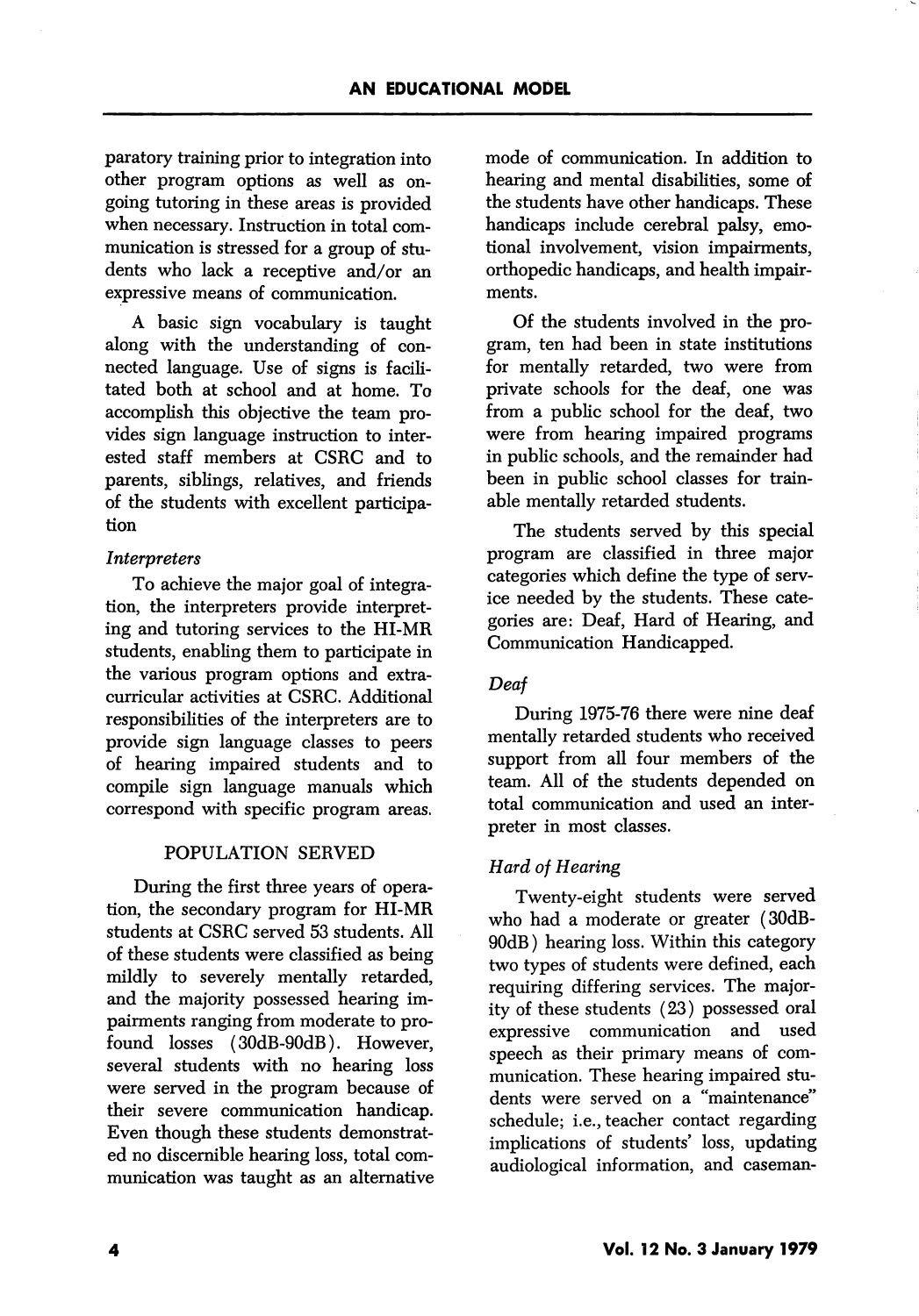ager support services. The other five hard of hearing students were instructed in the use of total communication be cause of their lack of intelligible speech.

# Communication Handicapped

Five students who had no identified hearing loss were served because they were nonverbal and total communication was chosen as an alternative means of communication. They were included in the program after parent conferences, gathering of case histories, and an indepth speech and language evaluation.

### INDIVIDUAL STUDENT PROGRAMMING

In achieving integration, the hearing impaired students are offered any com bination of 35 specific program options at CSRG. Individual programming from these options is based on the need of each student.

Throughout the three years of the program, hearing impaired students were integrated into all of the program op tions. During the first year of funding, interpreters provided service to students in ten program options. As the students' needs changed, provision of interpreter services expanded to nineteen of the program options. Attendance in certain classes did not require interpreter in volvement either because of the nature of the class or because the teacher pos sessed total communication skills. The program areas are as follows:

#### **Academics**

Montessori class Edmark Class Reading center Phonetic reading Money class Math Time

#### Physical Education

Boys physical education Girls physical education Corrective therapy Mini-gym

Home Economics Home economics class Family life Supervised living Sewing

Communication

Language development Speech Hearing impaired class Sign class

Prevocational

Industrial arts Industrial training Food service training (in school) Food service training (out school) Food service training (formal program at Vo-Tech school) Maintenance training Nurse's aide training Job stations Vocational-Technical training (provided at Vo-Tech school)

Miscellaneous

Crafts, group counseling, music, science, photography, total resource, Duso (social improvement group)

Hearing impaired mentally retarded students are also able to participate in other school related activities such as the following:

Competitive Athletics Special Olympics Wrestling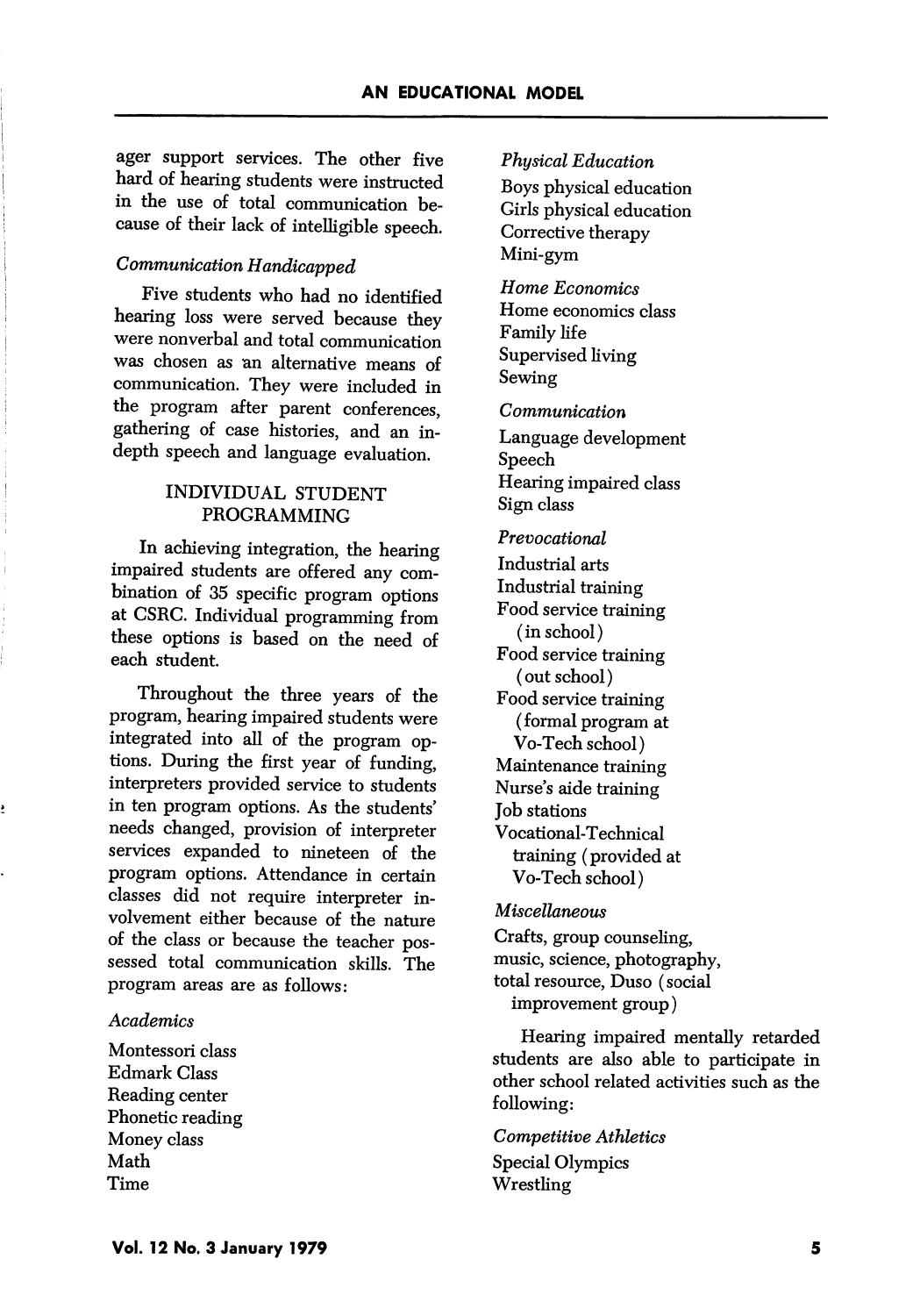Touch football Floor hockey Swimming Bowling Track and field Homecoming Activities CSRC Scout Troop #331 Graduation Exercises Parent-School Carnival Nite Student Council Field Trips Transportation Training Summer Camp Apartment Living School, Store & Bank

### Friendship Program

A hypothetical example can best il lustrate the process involved for a HI-MR student referred to the District 287- CSRC program. Upon receipt of a refer ral, the casemanager interviews and tours CSRC with the parents, and asses ses the student. After assessment, and with input from staff and parents, an educational plan is developed. The stu dent attends five class periods daily, and, as an example, may attend reading, phys ical education, home economics, indus trial training, and hearing impaired classes. She may also participate in swimming or any of the other extra-curricular activities. If she uses total com munication, an interpreter would accom pany her to most classes.

As the student matures and continues through her school program, her prog ress is constantly monitored, emphasis changed when appropriate, and the focus becomes more vocational. She may be exposed to various vocational training opportunities and experience working on job stations, training in the District 287 Vocational-Technical school, and, pos sibly, part-time competitive employment depending on her ability level. When she reaches 'graduation' age or demonstrates readiness for other work, the casemanager assists in placement outside of CSRC, often in her home community and typically either in competitive em ployment, sheltered work, or in a work activity center.

#### **OUTCOMES**

Follow-up services are provided for the graduates of CSRC who participated in the hearing impaired support pro gram. This includes monitoring and sup portive services by the casemanager, and an evening class held weekly focusing on their current responsibilities. The class also provides a social outlet (i.e., organized trips to various restaurants, Christmas shopping, and participation in winter sports). Of the 28 students served during the 1973-74 school year, two graduated in the spring of 1974. In the 1974-75 school year, 39 students were served and 3 students graduated. During the 1975-76 school year 4 students grad uated with 42 students being served.

The outcome of the nine graduates are as follows:

#### Competitive Employment

Three graduates — two are earning \$2.40/hr in food services work. One is earning \$2.30/hr as a micro-film machine operator.

#### Sheltered Employment

Two graduates — one is earning \$1.30/hr and the other \$.90/hr. One graduate is in work adjust ment training with the goal of sheltered employment.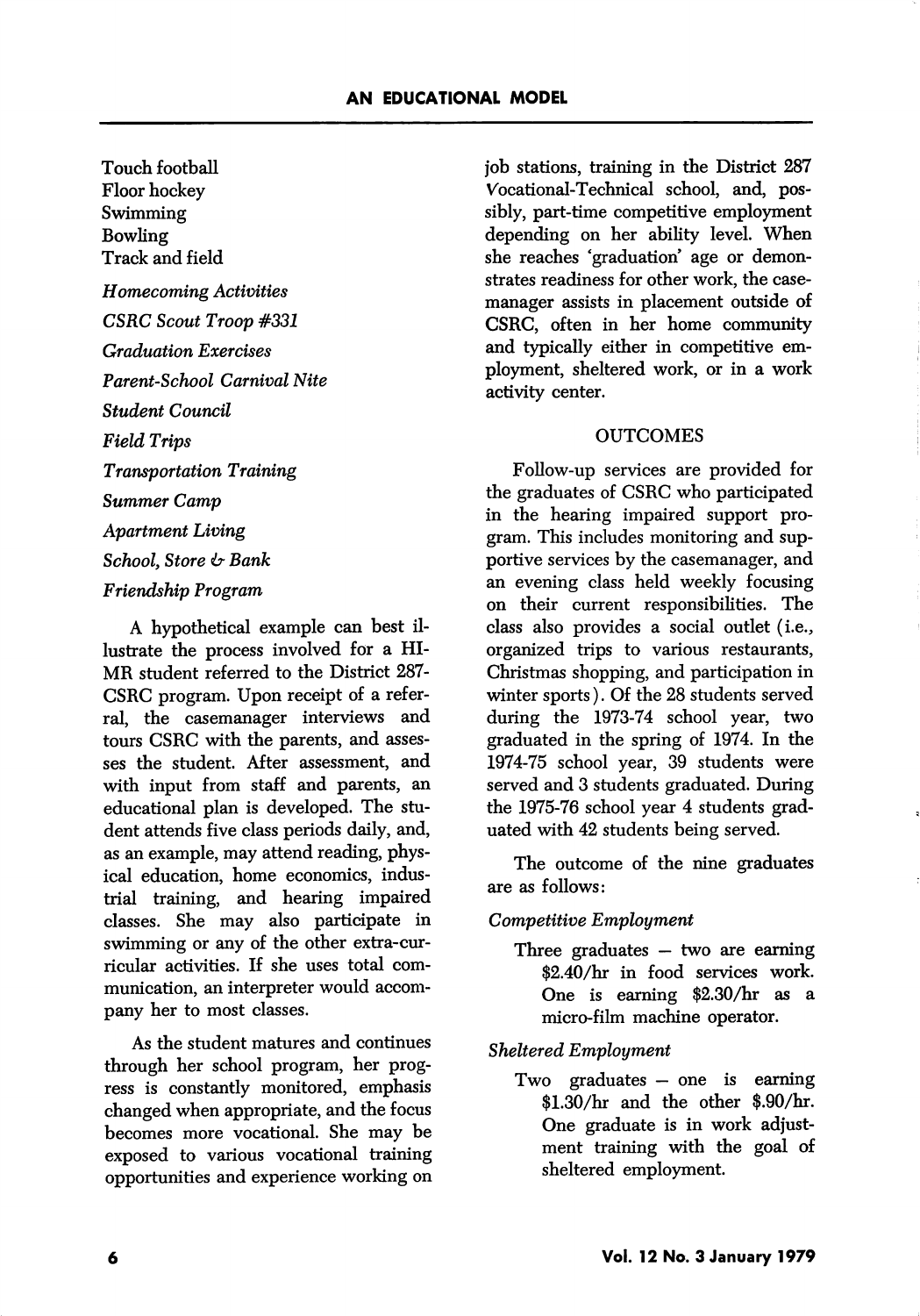#### Work Activity Center

Three Students — These students par ticipate daily and are on the work activity pay schedule.

These outcomes reflect the dispersion of other CSRC graduates. Typically, about 1/3 of CSRC graduates are com petitively employed,  $1/3$  are in sheltered workshops, and 1/3 attend work activity centers (follow-up, 1975).

#### IMPACT

The project at its inception was de signed to facilitate the support of severe to profound loss hearing impaired re tarded students in a larger program for mentally retarded adolescents. The effect of this program has impacted on several District 287 procedures and policies as follows:

- 1. A systematic hearing screening is planned to occur annually for all of the mentally retarded students in District 287.
- 2. A consistent follow-up medical and audiological service provision for this 'special' population is develop ing.
- 3. Further educational support services attending to unique needs of HI-MR students are emerging.
- 4. Alternate communication form us age (Bliss, Rebus, signs) with low functioning and multiply handicap ped students is becoming formalized.
- 5. Referrals of students previously placed in residential centers for only hearing impaired or mentally re tarded individuals continue to be received.
- 6. The program offers a potential mod el for other systems serving similar populations.

#### **CONCLUSIONS**

The project has demonstrated effec tiveness in providing an educational service option for HI-MR students with in the framework of a broader program designed for trainable and low educable mentally retarded students. It offered a visible alternative for HI-MR individuals from a variety of programs and especial ly for a number of HI-MR individuals from state institutions for mentally re tarded individuals.

Critical components of the program included (1) an existing well designed educational program for trainable and low educable mentally retarded stu dents; (2) a well qualified and skilled support service staff; and (3) a coopera tive and involved general staff.

Without any one of these components, a student support program for HI-MR students could not be successful.